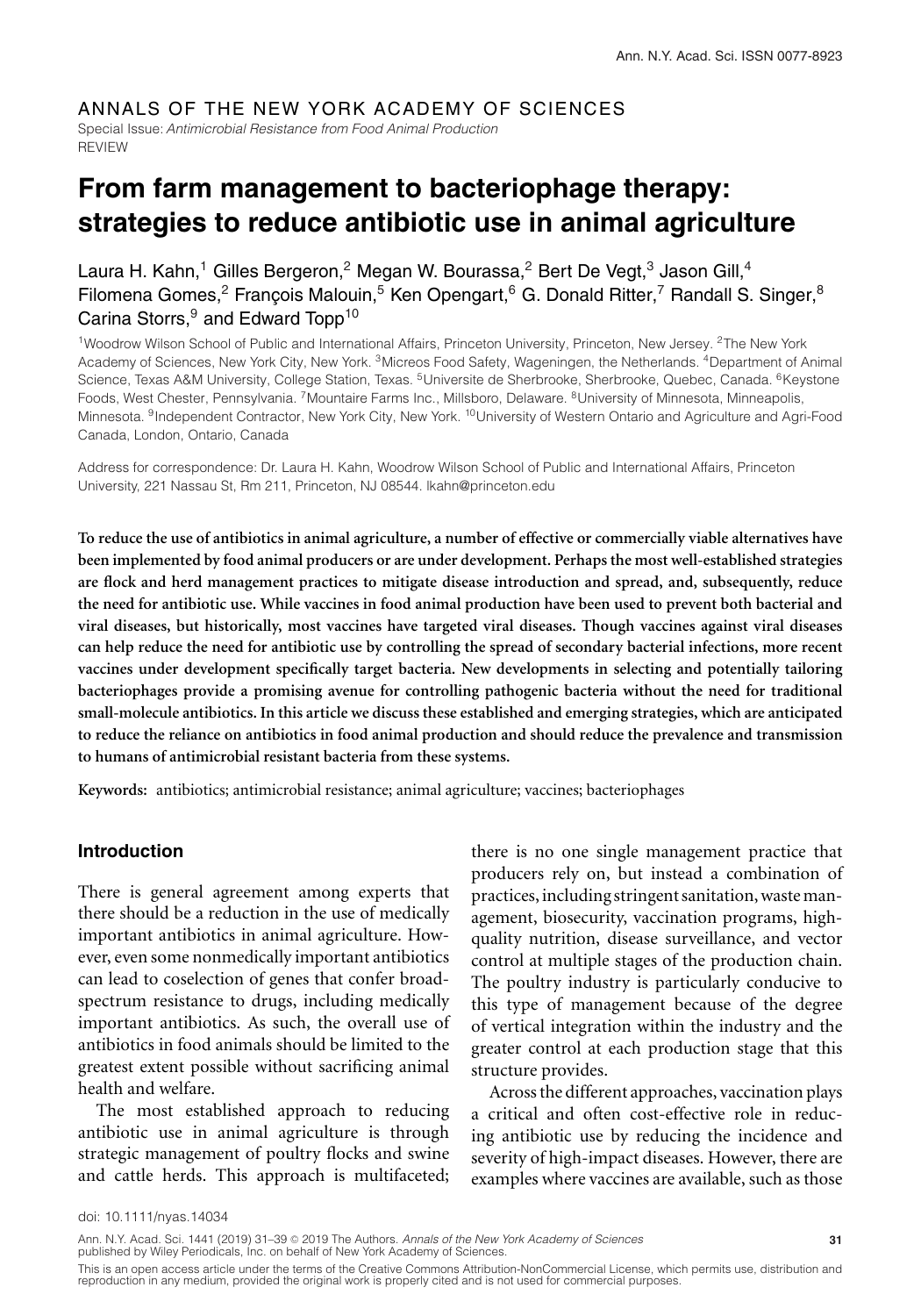against certain respiratory diseases in cattle, yet it may be more economical to treat diseased animals with therapeutic doses of antibiotics when the need arises.

In the United States, the Presidential Advisory Council on Combating Antibiotic-Resistant Bacteria investigated strategies to reduce antibiotic use and the barriers to the use of vaccines and other antibiotic alternatives. In their report in September 2017, the council concluded that it will likely be necessary for the government to incentivize the development of these products and perhaps even subsidize their use. $1$ 

There are numerous avenues of research into antibiotic alternatives, some of which are described in this article. Perhaps the greatest excitement surrounds the potential application of bacteriophagebased therapy in animal agriculture, as is currently available for food safety and processing applications. Bacteriophages (or phages) are viruses that specifically infect bacteria; they can rapidly and efficiently kill their bacterial targets while simultaneously growing in numbers. This therapy would have numerous advantages over antibiotics; in particular, it would be safe for humans and the environment, and any resistance that emerges might be easier to manage than AMR from antibiotic use. However, phage research is largely confined to academic settings, as many biotechnology companies may be wary of getting involved because of potential uncertainties about profitability and how to deploy them most effectively. Like vaccine development, it will likely be necessary for governments to incentivize the development of phage-based therapies for animal agriculture.

This article will discuss how strategies to reduce antibiotic use in animal agriculture are being employed and the ongoing research into improving their utility. Our discussion is largely based on presentations at and deliberations of the integrated discussion group at the conference "Minimizing the Risk of Antimicrobial Resistance from Food Animal Production," hosted by the New York Academy of Sciences on May 8 and 9, 2018.

## **Flock and herd management**

An effective way to reduce the risk of antibiotic resistance is to reduce the use of antibiotics in animal agriculture.2 However, limiting antibiotic use may lead to increased incidence of disease

if this is done without adding necessary strategic mitigation strategies that reduce introduction and transmission of disease. Indeed, as the proportion of broiler chickens raised without antibiotics (RWA) in the United States has grown from less than 10% in 2014 to nearly 50% in 2018, there has been a rise in the number of cases of enteric and respiratory diseases on poultry farms, including coccidiosis, clostridial enteritis, colibacillosis, and *Staphylococcus*-associated osteoarthritis and osteomyelitis.<sup>3</sup> On swine farms, the greatest threats to animal health are respiratory diseases, particularly influenza, porcine reproductive and respiratory syndrome (PRRS), and*Mycoplasma hyopneumoniae*; secondary bacterial infections associated with these diseases are also the most common reason for antibiotic use.<sup>4</sup> Similarly, the bovine respiratory disease (BRD) complex includes a variety of bacterial pathogens, notably *Mannheimia haemolytica*, which results in important economic losses for the cattle industry.<sup>5</sup> For milk producers, bovine mastitis is the costliest disease and the cause of most antibiotic use.<sup>6</sup>

To reduce antibiotic use while maintaining animal health and welfare, veterinarians and producers employ numerous management strategies.<sup>7</sup> The application of these strategies is particularly feasible in the poultry industry because it is almost totally vertically integrated in the United States. In these systems, one company owns and oversees the many stages of large-scale poultry production, including feed mills and from breeding to hatchery to growout farm (for broiler chickens) to processing plant.8 The components of a vertically integrated poultry operation are referred to in total as a broiler complex. For example, in the United States, 90–95% of broiler and breeder farmers of poultry and 48% of pigs are contracted by large integrators such as Tyson Foods and Smithfield, respectively.<sup>9</sup>

In a vertically integrated system, integrators receive day-old breeding stock from the primary breeder companies (genetics companies). In the case of poultry, the primary breeder companies supply different strains of birds that have qualities considered important to the finished product of the integrated broiler complex. At this stage of production, the goal is to raise the immature breeding stock according to production standards and for the animals to remain free of infectious diseases.10 Disease control is accomplished through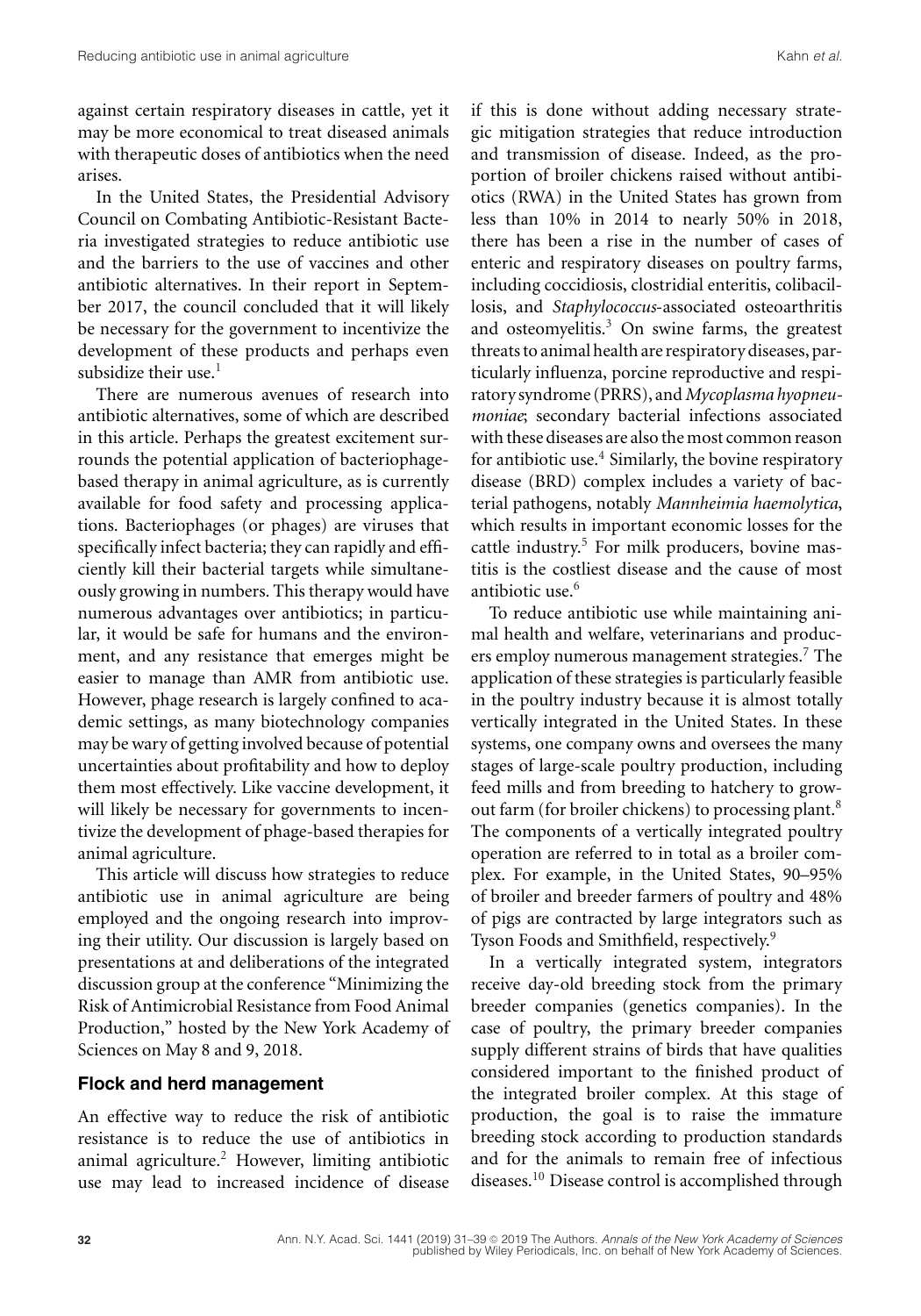multiple measures including vaccination programs, disease surveillance, sanitation, waste removal, and biosecurity in order to restrict the introduction and spread of pathogens onto and within farms.<sup>11</sup> When the immature breeders reach sexual maturity, they are moved to breeder farms where they produce fertile hatching eggs. The same management practices are used on breeder farms to mitigate disease occurrence. Additionally, key to limiting the amount of bacterial contamination that is passed from the breeder farm to the hatchery and, ultimately, to the broiler farm is ensuring that hatching eggs are properly handled and stored to limit bacterial contamination and subsequent bacterial bloom that can occur after hatching eggs are transferred to the hatchery for incubation and hatch. Hatcheries take similar measures to reduce disease challenge, including sanitation, vaccination of broiler chicks, and pest management. Shortly after hatching, the broiler chicks are transported to grow-out farms where they are raised to the target weight and subsequently taken to processing plants.<sup>10</sup>

Whether on breeder or broiler farms, strategies are employed to reduce stress on the animal. Several strategies include the provision of a high plane of nutrition by using high-quality feed ingredients in diets that are formulated to optimize the birds' health and performance and bymaintaining an optimal environment, including focusing on specific air quality, bedding material, and ambient temperature parameters.<sup>7</sup> As mentioned above, vaccination is important for controlling many poultry diseases, and it is increasingly used to reduce coccidiosis on grow-out farms, particularly as more farms move toward RWA production.<sup>12</sup> Dependence on alternative and/or ancillary ingredients, including organic acids, phytogenics, probiotics, enzymes, and minerals, is also becoming more common as RWA programs become more common.

There are many parallels between the poultry and swine industries in methods of flock/herd disease management. However, the latter has much less extensive vertical integration, and thus there is less consistent and programmed control over disease management methods.<sup>13</sup> Analogous to the poultry industry, the swine industry has made an extensive effort in the last 10 years to eliminate pathogens from the breeding stock by use of measures such as providing high-quality feed (particularly for recently weaned pigs), maintaining a hygienic environment and appropriate thermal control, and using biosecurity and disease surveillance methods. For example, pig farms in Minnesota and Iowa have increased their biosecurity measures by investing heavily in air filtration systems. Though lacking a vertically integrated system, the pig industry is attempting to ensure the health of animals by intensifying efforts to source all the pigs in a grow-out facility from the same breeder employing high-level biosecurity measures. And as in the poultry industry, in the pig industry vaccination programs are critical for reducing the incidence of certain high-impact diseases, such as *M. hyopneumoniae*.

# **Vaccines to prevent infections and reduce the need for antibiotics**

Vaccines that prevent either bacterial or viral infections that lead to secondary bacterial infections should become an increasingly important part of a multifaceted approach to reduce antibiotic use, while protecting the health and welfare of food animals. $14-16$  Currently, the majority of vaccines used in animal agriculture are antiviral, although some antibacterial vaccines are already critical to healthy and productive farming practice, such as vaccines against *M. hyopneumoniae* in the swine industry and against *Salmonella* and *Pasteurella* in the poultry industry.

There are several bacterial pathogens for which new or more effective vaccines could have a major impact on reducing antibiotic use across the different animal agriculture groups. Although commercial vaccines are available for managing coccidial infection and subsequent clostridial enteritis and *Escherichia coli* infections in chickens—two of the most critical pathogens in the poultry industry and main reason for antibiotic use—these vaccines are not consistently efficacious, and the methods for administering vaccine efficiently and effectively against coccidia are not optimized.<sup>17</sup> In many cases, improving vaccine efficacy in chickens will require improving technologies for vaccine mass administration, as poultry veterinarians prefer to immunize eggs or chicks in large batches rather than individual animals. If more effective vaccines were developed against viral diseases, such as infectious bronchitis and infectious bursal disease, and against bacterial infections secondary to coccidiosis infection, such as clostridia, this would significantly reduce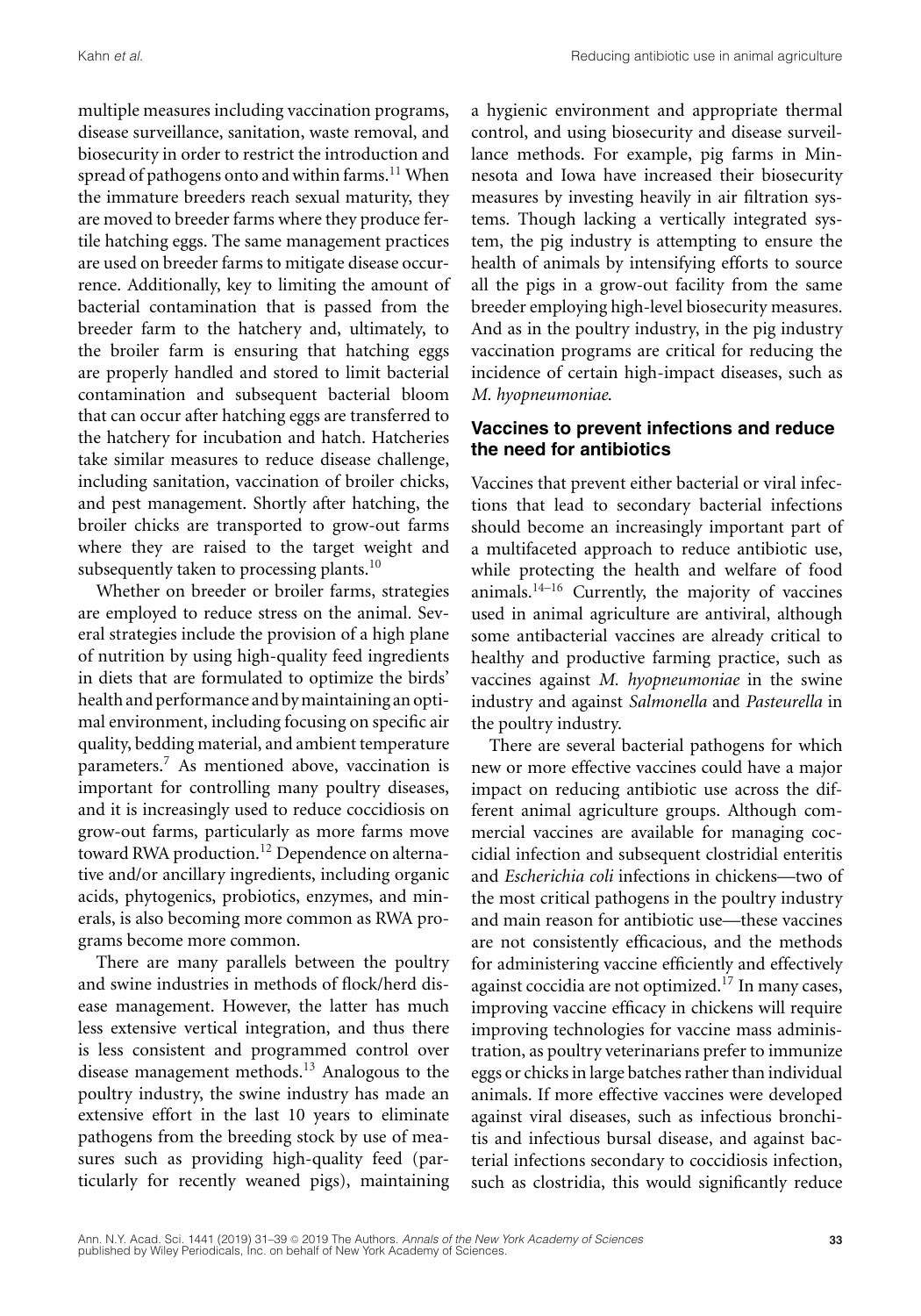**Table 1. List of infections (pathogens and diseases) where new or improved vaccines would significantly reduce the need for antibiotic use in chickens and pigs**<sup>17</sup>

#### **Pathogens: diseases in chickens**

*Escherichia coli:* Yolk sac infection, airsacculitis, cellulitis Infectious bursal disease virus: secondary bacterial infections *Escherichia coli:* airsacculitis, cellulitis, salpingitis, peritonitis *Clostridium perfringens,* type A: necrotic enteritis Coccidiosis: secondary bacterial infections Infectious bronchitis virus: secondary bacterial infections

#### **Pathogens: diseases in pigs**

*Streptococcus suis Haemophilus parasuis Pasteurella multocida:* pneumonic disease *Mycoplasma hyopneumoniae Actinobacillus pleuropneumoniae* Porcine reproductive and respiratory syndrome virus: secondary bacterial infections Swine influenza virus: secondary bacterial infections *Escherichia coli Lawsonia intracellularis Brachyspira* spp (*B*. *hyodysenteriae*, *B*. *pilosicoli*) Rotaviruses: secondary bacterial infections

antibiotic use in chickens, according to a 2015 report by a working group convened by the World Organization for Animal Health (OIE).<sup>17</sup>

The OIE report also concluded that new or more effective vaccines against the following pathogens would have a high impact on reducing antibiotic use in the swine industry: *Streptococcus*, *Haemophilus, Pasteurella, M. hyopneumoniae, Actinobacillus, E. coli, Lawsonia, Brachyspira*, and bacterial infections secondary to PRRS, influenza, and rotavirus (Table 1).<sup>17</sup> Because of the importance of secondary bacterial infections, antiviral vaccines against PRRS and influenza in pigs would also be highly beneficial (though their development is challenging because of high genetic variability of these pathogens).

In the dairy industry, new and improved vaccines against bacterial pathogens that cause mastitis, such as *Staphylococcus*, *Streptococcus,* and *E. coli*, would have enormous benefit, as mastitis is the most common reason for administering antibiotics in these animals and is the most costly disease to dairy farms. $18,19$  Additionally, there would be tremendous benefit to having an effective vaccine against the parasites that cause anaplasmosis, which has become a substantial problem in the cattle industry.<sup>20</sup>

There are several challenges that need to be overcome in order to develop new vaccines, $<sup>1</sup>$  however.</sup> For one, there are currently no models for predicting whether a new vaccine will be profitable considering the substantial research and development costs. For another, there are expectations among stakeholders that vaccines must be completely effective and prevent all cases of disease; but in reality, livestock vaccines that significantly reduce disease prevalence would make an important contribution to a farm's profit margin, $^{21}$  especially in cases where using antibiotics to control disease is not economically effective. As restrictions on antibiotic use and concerns for animal welfare grow, there likely will be greater acceptance of vaccines (even partially effective ones) and increased pressure to develop them; the resulting market competition could drive down production cost.<sup>16</sup>

In addition to vaccines, a range of biologic agents and natural products are being utilized in animal agriculture with the goal of modulating immune responses and reducing disease prevalence.22–24 Using antibodies for passive immunization has attracted much interest, particularly for the prevention of enteric diseases. Although mammalian-derived antibodies are often prohibitively expensive, chicken egg yolk antibodies could be cost-effective, and studies suggest they could prevent and control diseases such as bovine rotavirus and coronavirus.18,25,26 There are also nonspecific biologic agents that elicit innate immune responses. Imrestor $TM$ , which was approved by the U.S. Food and Drug Administration (FDA) in 2016, is a modified bovine neutrophil stimulating factor that enhances an innate immune response to prevent mastitis in dairy cows.<sup>27</sup> Similarly, Zelnate ${}^{\scriptscriptstyle\text{\textregistered}}$  is a DNA–liposome complex that induces innate immunity and reduces the prevalence of *M. haemolytica*, a causative agent of BRD, a leading cause of death and disease in cattle worldwide.<sup>28</sup>

Among the myriad natural products being employed are essential oils, such as carvacrol and eugenol, that act as anti-infectives and immunomodulators. Other products such as medium chain fatty acids often meet the requirements for FDA "generally recognized as safe"  $(GRAS)$  designation,<sup>29</sup> however, it has been difficult to demonstrate the effectiveness of these products,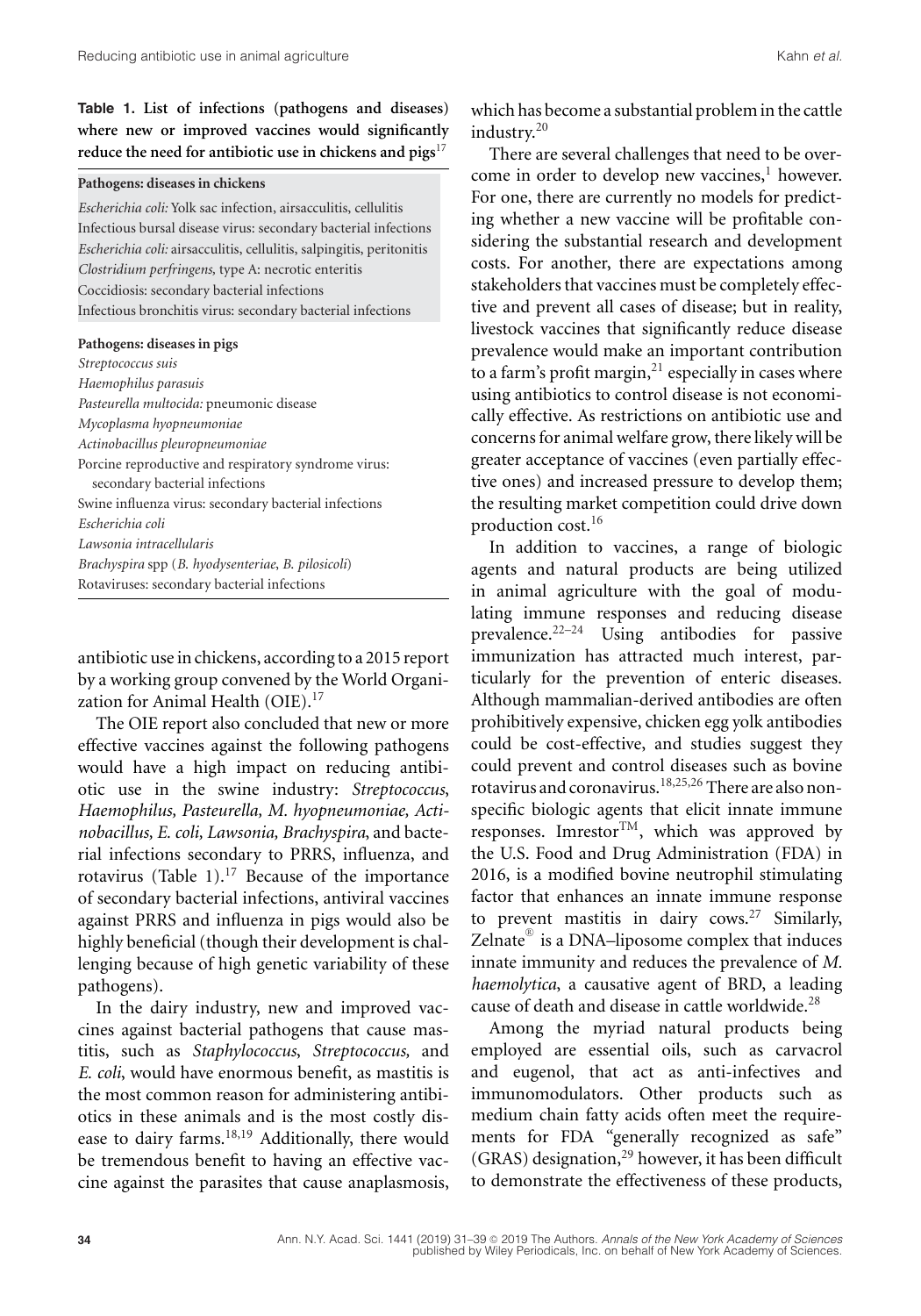and there are questions regarding dosing and effective delivery to specific areas within the body.<sup>29</sup>

Overall, biologic agents and natural products are likely not as cheap, easy, efficacious as antibiotics, which thus far has hindered their acceptance by the farming community.

# **Bacteriophages as a new approach to reduce antibiotic use**

There is mounting interest in developing bacteriophage-based products for administration to food animals as a new class of antimicrobial agent. Use of bacteriophages could have numerous advantages over antibiotics. Although bacteria can develop resistance to phages, the risk of resistance can be reduced by developing "cocktails" of two or more phages, which is feasible because phages are naturally numerous and diverse. Although not widely known today, phages were intensively studied as antibacterials in the preantibiotic era—early in the 20th century—and are still widely used for this purpose in parts of the world. Phages are abundant in the environment and the normal human microflora. These characteristics of phages have encouraged regulatory agencies, including the FDA, to consider types of phages known to be strictly *virulent*, i.e, they kill their target bacteria on infection and do not generally interact with mammalian or avian tissues, safe. In contrast, *temperate* phages can integrate their DNA into the bacterial genome and may persist in a dormant state in bacterial cells, potentially changing the characteristics of the bacteria without killing them; for this reason temperate phages are not used as therapeutics.<sup>30-32</sup>

Although phage-based products are not yet available for administration to food animals during production, they have multiple applications in the food safety and processing industries. Phages that kill *Listeria monocytogenes* are used in ready-to-eat meats, processed fish, cheeses, frozen vegetables, and food contact surfaces.<sup>33</sup> In animal production and processing, *Salmonella*-specific phages have postharvest applications in chicken and pork processing and *E. coli*-specific phages are used in cattle hide wash. The FDA has given provisional GRAS status to 10 food safety therapies that are based on either a single phage or a phage cocktail against *Listeria, Salmonella, Shigella,* and Shiga-toxigenic *E. coli,* including *E. coli* O157:H7 since 2006 (Table 2).<sup>34</sup>

Research on the use of phages in animal agriculture has intensified particularly in the last 20 years. Multiple studies have explored the use of phages against *Salmonella*, pathogenic *E. coli, Clostridium,* and *Campylobacter* for the poultry industry and against *Salmonella* and pathogenic *E. coli* for the pig industry.

Despite the interest in phage-based therapeutics, the research field has been limited by several challenges. The current approach taken by most researchers is to isolate a collection of phages from the environment and test them for activity against a pathogen of interest. It is rare for the same phage to be evaluated more than once between studies, which makes it difficult to generalize research findings and develop the phages into a viable product. In many studies, phages were selected for use based on their ability to infect a particular pathogenic strain of interest, but beyond this basic characteristic, it is not clear how to predict which phages and treatment regimens would be the best candidates for commercial development. Most published applied phage research has been conducted in academic settings without input from biotech companies, and thus the research may not focus on bacterial targets that companies are interested in pursuing because the market is too small to offset the high cost of development. Finally, the intellectual property landscape for phage products is also unlike that of most traditional antimicrobials, as phages themselves are products of nature, and the practice of using phages as antibacterials dates back to the 1920s, resulting in a significant amount of prior art*<sup>a</sup>* that may interfere with patent protection.<sup>37</sup>

To advance phage research, it will be necessary to move from the current, purely empirical mode toward a more systematic phage discovery approach that relies on a set of characteristics, such as phage size, phage class, or receptor usage, which could predict the best phage-based drug candidates. There are also many unknowns concerning the interaction of phages with a given host's immune system and the pharmacokinetics of phages.<sup>38</sup> Future research is needed in these areas to help inform the development and design of phage-based therapy. As more phages are isolated from the environment and

*<sup>a</sup>*Prior art is any evidence that your invention is already known.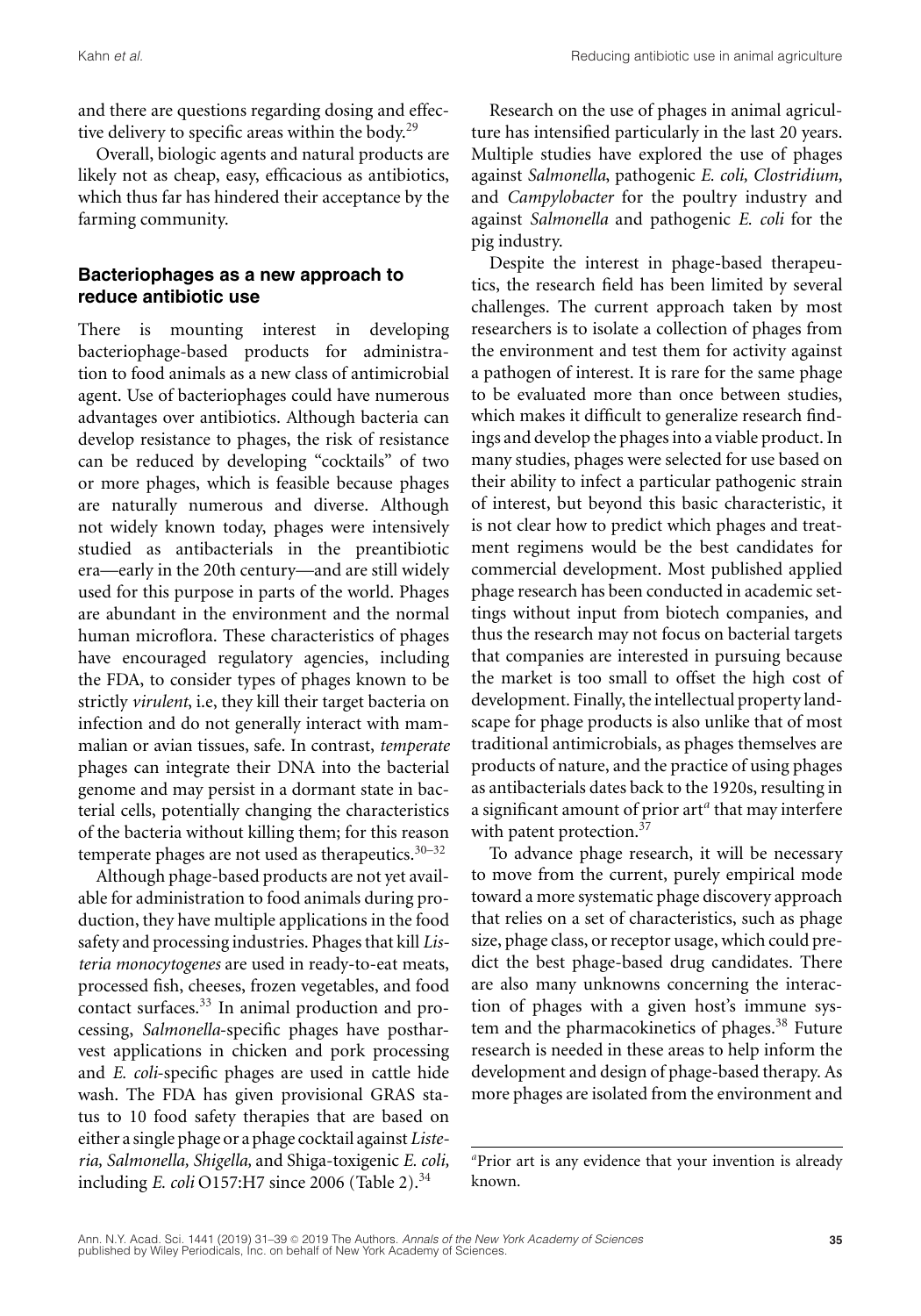|  | Table 2. Phage-related GRAS notices given by the FDA <sup>34</sup> |  |  |  |  |
|--|--------------------------------------------------------------------|--|--|--|--|
|--|--------------------------------------------------------------------|--|--|--|--|

| PDA phage-related GRAS hotices as of september 2016 |      |                               |                     |                                  |  |  |
|-----------------------------------------------------|------|-------------------------------|---------------------|----------------------------------|--|--|
| GRN number                                          | Year | Target                        | Product's content   | Notifier                         |  |  |
| 198                                                 | 2006 | L. monocytogenes              | P <sub>100</sub>    | <b>EBI</b> Food Safety (Micreos) |  |  |
| 218                                                 | 2007 | L. monocytogenes              | P <sub>100</sub>    | EBI Food Safety (Micreos)        |  |  |
| 435                                                 | 2013 | Salmonella                    | Six-phage cocktail  | Intralytix                       |  |  |
| 468                                                 | 2013 | Salmonella                    | FO1a and S16        | Micreos                          |  |  |
| 528                                                 | 2014 | L. monocytogenes              | Six-phage cocktail  | Intralytix                       |  |  |
| 603                                                 | 2016 | Salmonella                    | BP-63 and BP-42     | Phagelux                         |  |  |
| 672                                                 | 2017 | Shigella                      | Five-phage cocktail | Intralytix                       |  |  |
| 724                                                 | 2018 | Shiga toxin-producing E. coli | Six-phage cocktail  | FINK TEC GmbH                    |  |  |
| 752                                                 | 2018 | Salmonella                    | BP-63 and LVR16-A   | Phagelux                         |  |  |
| 757                                                 | 2018 | E. coli O157:H7               | Two-phage cocktail  | Micreos                          |  |  |

FDA phage-related GRAS notices as of September 2018<sup>34</sup>

FDA, U.S. Food and Drug Administration; GRAS, generally recognized as safe; GRN, GRAS notice.

characterized, and as phage libraries are expanded, the research field may increasingly move toward engineering phages by starting with a so-called "platform" phage and genetically modifying it to have certain properties.<sup>39</sup> There are early indications that the FDA would not evaluate such genetically modified phages differently from other, naturally occurring phages.

Another important issue in phage research is determining the diseases that represent the most feasible targets for phage-based therapy. Phages generally have a very narrow range of activity against a single bacterial species, more typically against a subset of strains within a species, which means careful planning must occur in the development of a phage product if it is to have activity against most or all strains of a pathogenic species. An alternative would essentially be *precision medicine* for animal agriculture, that is, adopt similar approaches to how phages are being studied, and increasingly used experimentally, in human medicine. $40,41$  A precision medicine model would, however, be a significant departure from how antimicrobials are currently used in food-animal industry. In either case, the specificity of a given phage influences the choice of target for phage applications. For example, infections that are caused by genetically homogeneous pathogens such as *L. monocytogenes*, or a single bacterial serotype such as *E. coli* O157:H7, are more attractive phage-therapy candidates, whereas a disease such as BRD would be more challenging to treat using phages because BRD can be caused by multiple bacterial pathogens. Currently, as mentioned above phages are most

commonly used in food safety for controlling *Listeria* and *E. coli* O157:H7. On the other hand, the specific antibacterial activity of phages has certain advantages, including not killing beneficial bacteria and resistance development that would only arise in the target bacteria, thus avoiding cross-resistance.

Bacteria develop resistance to phages at fairly high rates of about 1 in  $10^6$  to 1 in  $10^8$  bacterial cells, depending on the phage (similar to the rates bacteria can develop resistance to certain antibiotics, such as streptomycin). A common mechanism of resistance is the loss of the bacterial surface feature (receptor) that the phage uses to recognize and adsorb to the cell.<sup>42</sup> However, this can be circumvented by developing a cocktail of phages that use different receptors, as spontaneous mutation and loss of multiple receptors is comparatively less probable, and, in addition, bacteria may become less fit as they lose surface features.<sup>33</sup> In addition, bacteria can carry antiphage defense mechanisms, such as restriction-modification–, toxin-antitoxin–, and CRISPR-Cas-based systems.<sup>33,42</sup> However, phages can still be active against bacteria with such defense systems because in many cases the initial phage infection event is fatal to the bacterial cell, even if the phages are unable to replicate and lyse their host. As such, it is important to consider resistance in the context of phage-based agents as the *inability of a phage to kill its target strain*, rather than the traditional definition of *lack of plaque formation*, 43 This definition is relevant in phage applications, where replication of the phage is not required to effect significant bacterial reductions because the number of phages is greater than that of the target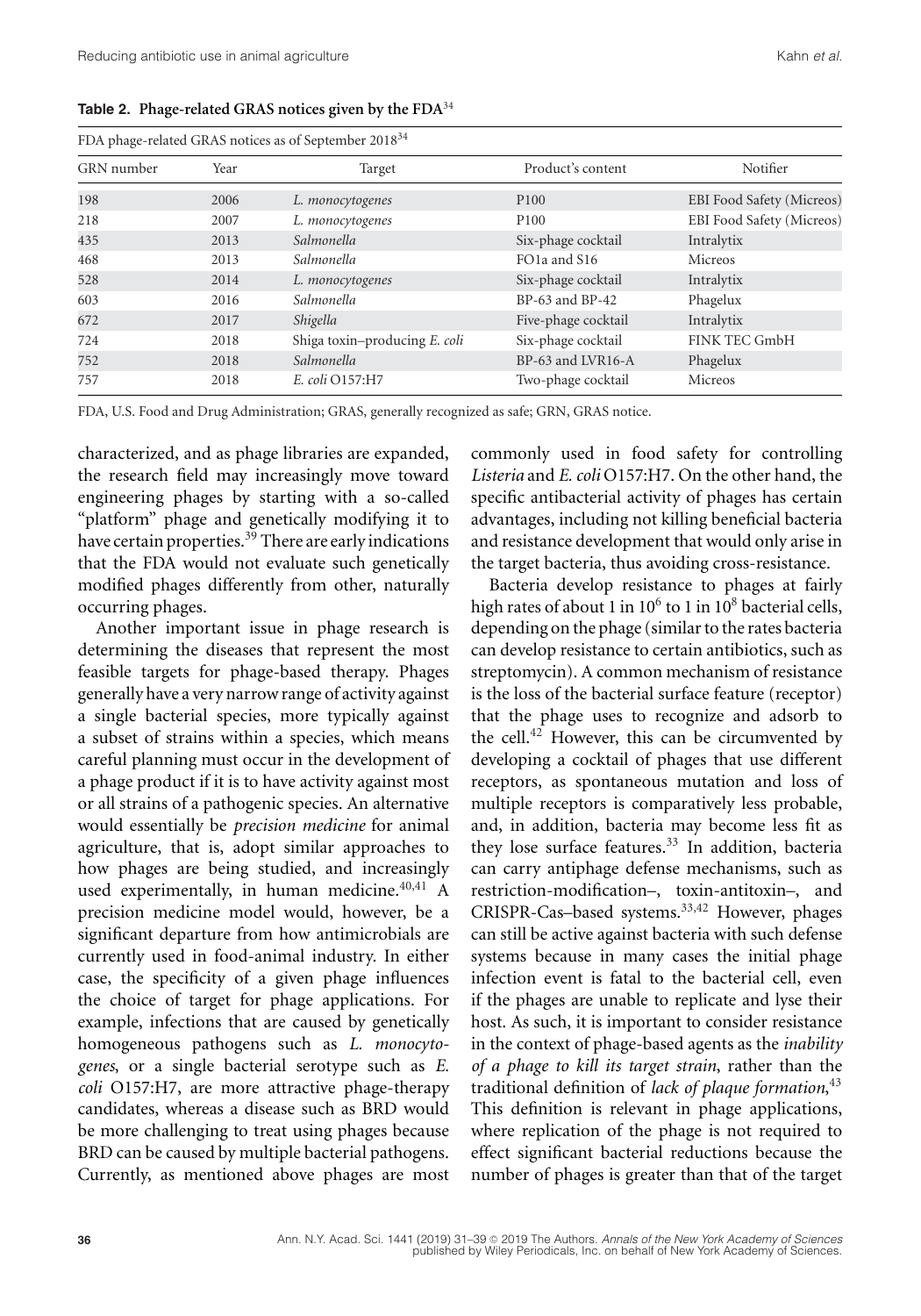bacterial cells to such a degree that essentially all of the accessible cells are infected shortly after application. Such a situation might occur in the treatment of surface bacterial contamination (e.g., hides, foods, or equipment) with a phage preparation sufficient to infect every bacterial cell, and where the treatment site is fully exposed and contact time is limited. Calculations used in phage biocontrol on foods<sup>44</sup> may become relevant for such applications as well.

In other situations, such as the systemic treatment of live animals, multiple rounds of *in situ* phage replication may be required to achieve treatment over a more extended period. In these cases, measurements of phage sensitivity that include the phage's ability to propagate and infect new hosts would be appropriate.

Recently, there has been research exploring an alternative use of phages to combat antibiotic drug resistance. In this context, engineered phages deliver CRISPR-Cas systems into bacteria to destroy antibiotic resistance genes, rather than killing the bacteria outright. Another interesting phage-based avenue for control of pathogens, such as *Staphylococcus* in mastitis, is the use of phage-encoded lysins such as endolysins. Endolysins are the enzymes phages produce in order to destroy the bacterial cell wall, allowing progeny phage to escape from the infected cell. In Gram-positive bacteria, these enzymes also work from outside the cell, and research has shown that the enzymes may be promising as an intervention in diseases such as mastitis.<sup>45</sup>

## **Judicious antibiotic use**

Despite efforts to reduce their use, antibiotics cannot currently be avoided in cases of serious illness, such as secondary bacterial infections following PRRS infection on pig farms and during certain stages of food animal production. For example, antibiotic administration is critical in neonatal pigs to avoid septicemia and infections related to castration and tail docking. Indeed, even Denmark and Holland, which have surpassed other countries in reducing antibiotic use in animal agriculture, still rely on antibiotics in these settings. Additionally, in newly weaned pigs (3–4 weeks of age) antibiotics are administered to reduce opportunistic infections, such as *E. coli, Actinobacillus*, and *Mycoplasma*, which are difficult to control through biosecurity measures.

In cases where they are used in animal agriculture, antibiotics critically important to human medicine must be avoided. However, certain producers, particularly in RWA systems, have eliminated from their operations the use of nonmedically important antibiotics, such as ionophores and bacitracin. There is anecdotal evidence that the move away from nonmedically important antibiotics has the counterintuitive effect of increasing the use of medically important antibiotics to treat secondary infections and complications. Given this, one of the most effective ways to reduce antibiotic use, particularly the use of medically important antibiotics, while preserving animal health and welfare, would be to grant protected status to ionophores and bacitracin as safe for animal use.

To help ensure judicious antibiotic use, there is increasingly greater veterinary oversight. In 2014, the American Association of Avian Pathologists and the American Veterinary Medicine Association issued guidelines for judicious antibiotic use on poultry farms, guidelines including veterinary oversight, diagnostic testing prior to antibiotic administration, and treating "as small a population as possible" with "as specific an antibiotic as possible" for the indicated disease.<sup>46</sup> There are also greater efforts to educate independent producers that are not part of vertically integrated systems and who may have less veterinary oversight. The Pork Quality Assurance Plus program, revised in 2013, educates producers about strategies to reduce the level of antibiotic residue on farms and in food animal products.<sup>47</sup>

# **Conclusions**

Reducing the use of antibiotics in food animals will undoubtedly demand a multifaceted approach. Established practices within flock and herd management, including environmental and nutritional optimization, biosecurity, sanitation, and disease surveillance, are critical and must be expanded, particularly in the swine and cattle industries where vertical integration is less extensive than in the poultry industry. The development and utilization of emerging approaches, from new and more effective vaccines to potential phage-based therapies, will likely complement these practices. However, due to the present high cost and uncertainties related to profitability and market acceptance of vaccine and phage-based products, it will likely be necessary for the United States and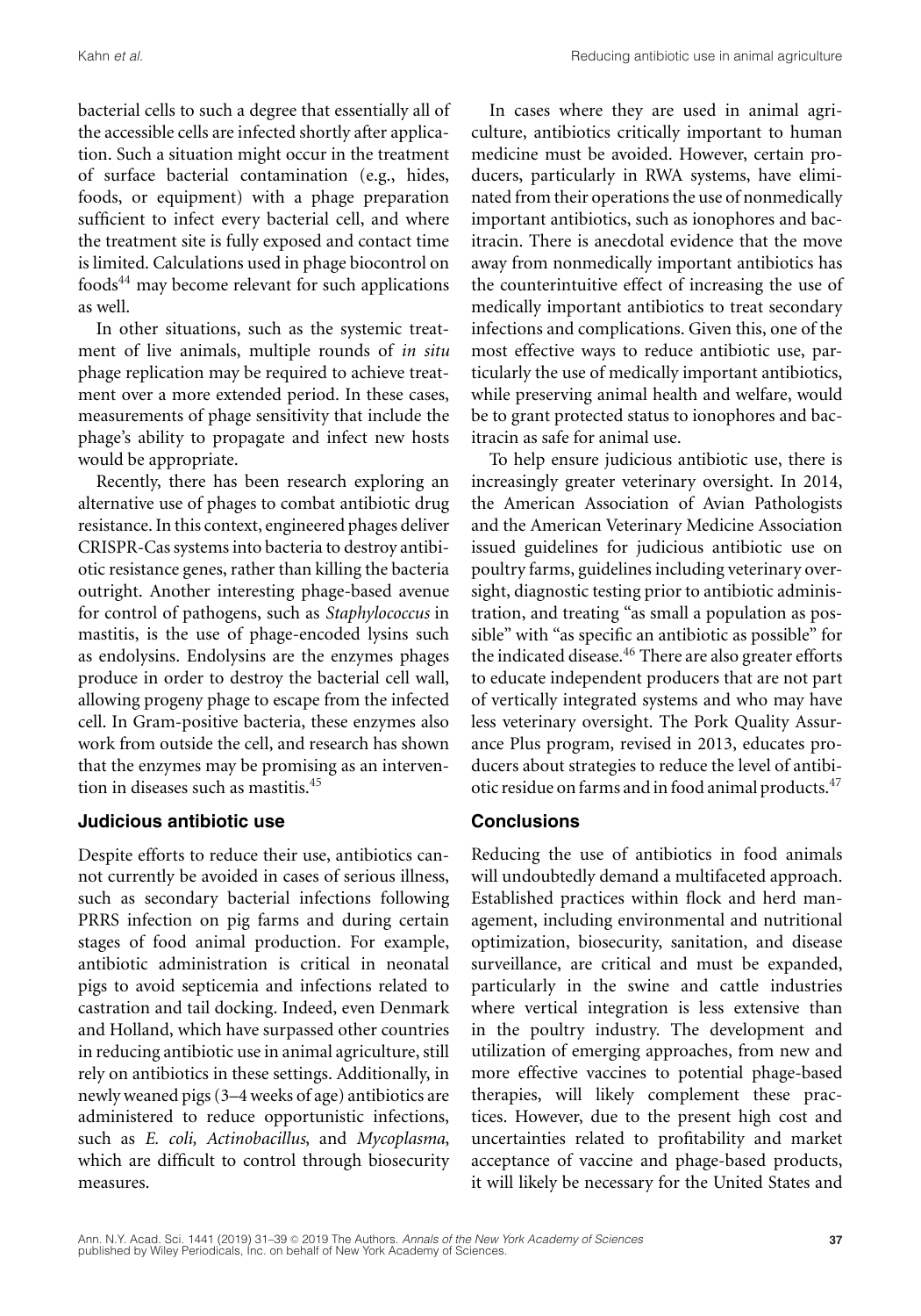other governments worldwide to incentivize their development, and possibly subsidize their use.

Ultimately, however, reducing the risk of antibiotic resistance due to animal agriculture cannot rely solely on reducing the use of antibiotics in food animals. There are examples of antibiotic resistance even on farms within RWA operations. It is critical for producers, farmers, and veterinarians, therefore, to assess the background buildup of antibiotic resistance; yet these types of surveillance systems are not currently in place.

### **Competing interest**

B.D.V. is employed by Micreos Food Safety, a phageand endolysin technology development company. K.O. is employed by Keystone Foods, a company that supplies animal protein products worldwide. G.D.R. is an employer of Mountaire Farms, a chicken production company. F.M. received support from Bayer Animal Health and Elanco Animal Health. J.G. is currently a member of the scientific advisory council of the National Pork Board, which is interested in antibiotic use and resistance in swine production. R.S.S. received funding from the Animal Agriculture Alliance, Elanco Animal Health, Zoetis, and Bayer Animal Health. All the other authors declare no competing interest.

### **References**

- 1. U.S. Department of Health and Human Services. 2017. Recommendations for incentivizing the development of vaccines, diagnostics, and therapeutics to combat antibioticresistance.
- 2. Tang, K.L., N.P. Caffrey, D.B. Nóbrega, et al. 2017. Restricting the use of antibiotics in food-producing animals and its associations with antibiotic resistance in food-producing animals and human beings: a systematic review and metaanalysis. *Lancet Planet. Health* **1:** e316–e327.
- 3. Cervantes, H.M. 2015. Antibiotic-free poultry production: is it sustainable? *J. Appl. Poult. Res.* **24:** 91–97.
- 4. Penrith, M.-L. 2018. High impact diseases—fact sheet.
- 5. Griffin, D., M.M. Chengappa, J. Kuszak,*et al*. 2010. Bacterial pathogens of the bovine respiratory disease complex. *Vet. Clin. North Am. Food Anim. Pract.* **26:** 381–394.
- 6. Aghamohammadi, M., D. Haine, D.F. Kelton, *et al*. 2018. Herd-level mastitis-associated costs on Canadian dairy farms. *Front. Vet. Sci.* **5:** 100.
- 7. Thornton, G. 2015. WATTAgNet 2015. Accessed March 10, 2018. [https://www.wattagnet.com/articles/24679-keys](https://www.wattagnet.com/articles/24679-keys-to-antibiotic-free-poultry-production)[to-antibiotic-free-poultry-production.](https://www.wattagnet.com/articles/24679-keys-to-antibiotic-free-poultry-production)
- 8. Clauer, P. 2011. A small overview of the modern commercial poultry industry. Accessed February 16, 2019. [https://extension.psu.edu/commerical-poultry-industry.](https://extension.psu.edu/commerical-poultry-industry)
- 9. Wenner Moyer, M. 2016. How drug-resistant bacteria travel from the farm to your table. *Sci. Am*. Accessed February 16, 2019. [https://www.scientificamerican.com/article/how-drug](https://www.scientificamerican.com/article/how-drug-resistant-bacteria-travel-from-the-farm-to-your-table/)[resistant-bacteria-travel-from-the-farm-to-your-table/.](https://www.scientificamerican.com/article/how-drug-resistant-bacteria-travel-from-the-farm-to-your-table/)
- 10. US Poultry and Egg Association. 2018. Introduction to the poultry industry.
- 11. American Veterinary Medical Association. 2018. Accessed February 16, 2019. [https://www.avma.org/KB/Policies/](https://www.avma.org/KB/Policies/Pages/AAAP-Guidelines-to-Judicious-Therapeutic-Use-of-Antimicrobials-in-Poultry.aspx) [Pages/AAAP-Guidelines-to-Judicious-Therapeutic-Use-of-](https://www.avma.org/KB/Policies/Pages/AAAP-Guidelines-to-Judicious-Therapeutic-Use-of-Antimicrobials-in-Poultry.aspx)[Antimicrobials-in-Poultry.aspx.](https://www.avma.org/KB/Policies/Pages/AAAP-Guidelines-to-Judicious-Therapeutic-Use-of-Antimicrobials-in-Poultry.aspx)
- 12. O'Keefe, T. 2018. WATTAgNet 2018. Accessed March 10, 2018. [https://poultryhealthtoday.com/antibiotic-free](https://poultryhealthtoday.com/antibiotic-free-broiler-production-requires-paradigm-shift-2/)[broiler-production-requires-paradigm-shift-2/.](https://poultryhealthtoday.com/antibiotic-free-broiler-production-requires-paradigm-shift-2/)
- 13. Martinez, S.W. 2002. Vertical coordination of marketing systems: lessons from the poultry, egg, and pork industries.
- 14. The Pew Charitable Trusts. 2017. Alternatives to antibiotics in animal agriculture.
- 15. Clift, C. & D.M. Salisbury. 2017. Enhancing the role of vaccines in combatting antimicrobial resistance. *Vaccine* **35:** 6591–6593.
- 16. Roth, J.A. 2011. Veterinary vaccines and their importance to animal health and public health. *Procedia Vaccinol*. **5:** 127– 136.
- 17. OIE. 2015. Report of the meeting of the OIE ad hoc group on prioritisation of diseases for which vaccines could reduce antimicrobial use in animals. Paris.
- 18. Ismail, Z.B. 2017. Mastitis vaccines in dairy cows: recent developments and recommendations of application. *Vet. World* **10:** 1057–1062.
- 19. Erskine, R.J. 2018. Merck veterinary manual 2018. [https://](https://www.merckvetmanual.com/reproductive-system/mastitis-in-large-animals/mastitis-in-cattle) [www.merckvetmanual.com/reproductive-system/mastitis](https://www.merckvetmanual.com/reproductive-system/mastitis-in-large-animals/mastitis-in-cattle)[in-large-animals/mastitis-in-cattle.](https://www.merckvetmanual.com/reproductive-system/mastitis-in-large-animals/mastitis-in-cattle)
- 20. The Cattle Site. 2014. Cattle disease guide 2014. Accessed February 16, 2019. [http://www.thecattlesite.com/](http://www.thecattlesite.com/diseaseinfo/255/anaplasmosis/) [diseaseinfo/255/anaplasmosis/.](http://www.thecattlesite.com/diseaseinfo/255/anaplasmosis/)
- 21. Meeusen, E.N.T., J. Walker, A. Peters, *et al*. 2007. Current status of veterinary vaccines. *Clin. Microbiol. Rev.* **20:** 489– 510.
- 22. Nicholls, E.F., L. Madera & R.E.W. Hancock. 2010. Immunomodulators as adjuvants for vaccines and antimicrobial therapy. *Ann. N.Y. Acad. Sci.* **1213:** 46–61.
- 23. Zeng, Z., S. Zhang, H. Wang, *et al*. 2015. Essential oil and aromatic plants as feed additives in non-ruminant nutrition: a review. *J. Anim. Sci. Biotechnol.* **6:** 7.
- 24. Yang, C., M.A.K. Chowdhury, Y. Hou,*et al*. 2015. Phytogenic compounds as alternatives to in-feed antibiotics: potentials and challenges in application. *Pathogens* **4:** 137–156.
- 25. Marquardt, R.R. & S. Li. 2018. Antimicrobial resistance in livestock: advances and alternatives to antibiotics. *Anim. Front.* **8:** 30–37.
- 26. Diraviyam, T., B. Zhao, Y. Wang,*et al*. 2014. Effect of chicken egg yolk antibodies (IgY) against diarrhea in domesticated animals: a systematic review and meta-analysis. *PLoS One* **9:** e97716.
- 27. Vogel, J. 2016. New immunity-booster from Elanco reduces dairy mastitis risk. American agriculturist 2016. [https://www.farmprogress.com/story-new-immunity](https://www.farmprogress.com/story-new-immunity-booster-elanco-reduces-dairy-mastitis-risk-13-140770)[booster-elanco-reduces-dairy-mastitis-risk-13-140770.](https://www.farmprogress.com/story-new-immunity-booster-elanco-reduces-dairy-mastitis-risk-13-140770)
- 28. Ilg, T. 2017. Investigations on the molecular mode of action of the novel immunostimulator ZelNate: activation of the